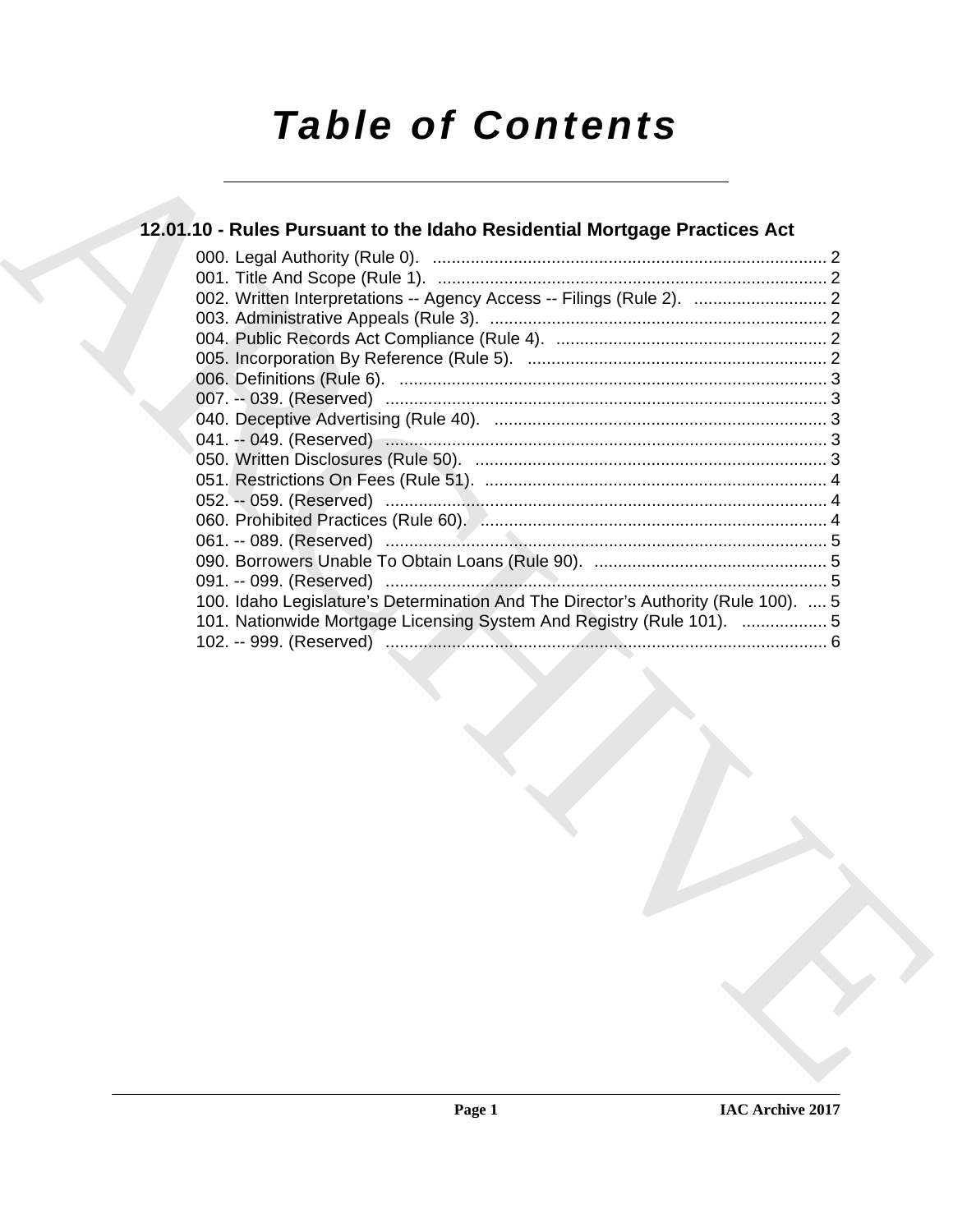### **IDAPA 12 TITLE 01 CHAPTER 10**

### <span id="page-1-0"></span>**12.01.10 - RULES PURSUANT TO THE IDAHO RESIDENTIAL MORTGAGE PRACTICES ACT**

### <span id="page-1-1"></span>**000. LEGAL AUTHORITY (RULE 0).**

This chapter is promulgated pursuant to Sections 26-31-103, 26-31-204(5), 26-31-302(1)(a), and 26-31-302(2), Idaho<br>Code. (3-29-10)  $\text{Code.}$  (3-29-10)

### <span id="page-1-2"></span>**001. TITLE AND SCOPE (RULE 1).**

The title of this chapter is "Rules Pursuant to the Idaho Residential Mortgage Practices Act," which rules are administered by the Idaho Department of Finance, and may be cited as IDAPA 12.01.10. These rules interpret the Idaho Residential Mortgage Practices Act, Title 26, Chapter 31, Idaho Code. (3-29-10)

### <span id="page-1-3"></span>**002. WRITTEN INTERPRETATIONS -- AGENCY ACCESS -- FILINGS (RULE 2).**

ARC[H](https://www.gpo.gov/fdsys/pkg/USCODE-2015-title12/html/USCODE-2015-title12-chap27.htm)[I](https://www.gpo.gov/fdsys/pkg/CFR-2016-title12-vol8/xml/CFR-2016-title12-vol8-part1024.xml)[V](https://www.gpo.gov/fdsys/pkg/USCODE-2015-title15/html/USCODE-2015-title15-chap41.htm)[E](http://mortgage.nationwidelicensingsystem.org/slr/common/policy/Pages/default.aspx) Written interpretations of these rules are available by mail from the Idaho Department of Finance, P.O. Box 83720, Boise, Idaho 83720-0031. The street address of the agency is Idaho Department of Finance, 800 Park Boulevard, Suite 200, Boise, Idaho 83712. The telephone numbers of the Idaho Department of Finance are: (208) 332-8000 - Administration; and (208) 332-8002 - Consumer Finance Bureau. The number for the facsimile machine in the Consumer Finance Bureau is (208) 332-8096. All filings with the Idaho Department of Finance in connection with rulemaking or contested cases shall be made with the Director of the Idaho Department of Finance, and shall include an original and one (1) copy. (3-29-10)

### <span id="page-1-4"></span>**003. ADMINISTRATIVE APPEALS (RULE 3).** Administrative appeals are not available within the agency. (11-1-98)

### <span id="page-1-5"></span>**004. PUBLIC RECORDS ACT COMPLIANCE (RULE 4).**

All rules contained in this chapter are public records. (11-1-98)

### <span id="page-1-7"></span><span id="page-1-6"></span>**005. INCORPORATION BY REFERENCE (RULE 5).**

The "Rules Pursuant to the Idaho Residential Mortgage Practices Act," incorporate by reference the full text of the following: (4-4-13)

<span id="page-1-12"></span>**01. The Real Estate Settlement Procedures Act**. As set forth in 12 U.S.C. 2601, et seq., as amended to and including January 1, 2017. The Real Estate Settlement Procedures Act is available for viewing online at: https:/ /www.gpo.gov/fdsys/pkg/USCODE-2015-title12/html/USCODE-2015-title12-chap27.htm. (3-29-17)

<span id="page-1-10"></span>**02. Regulation X**. As issued by the federal Bureau of Consumer Financial Protection and codified at 12 CFR 1024, et seq., as amended to and including January 1, 2017. Regulation X is available for viewing online at: https://www.gpo.gov/fdsys/pkg/CFR-2016-title12-vol8/xml/CFR-2016-title12-vol8-part1024.xml. (3-29-17)

<span id="page-1-13"></span>**03. The Truth in Lending Act**. As set forth in 15 U.S.C. 1601, et seq., as amended to and including January 1, 2017. The Truth in Lending Act is available for viewing online at: https://www.gpo.gov/fdsys/pkg/<br>USCODE-2015-title15/html/USCODE-2015-title15-chap41.htm. (3-29-17) USCODE-2015-title15/html/USCODE-2015-title15-chap41.htm.

<span id="page-1-11"></span>**04. Regulation Z**. As issued by the federal Bureau of Consumer Financial Protection and codified at 12 CFR 1026, et seq., as amended to and including January 1, 2017. Regulation Z is available for viewing online at:<br>https://www.gpo.gov/fdsys/pkg/CFR-2016-title12-vol9/xml/CFR-2016-title12-vol9-part1026.xml. (3-29-17) https://www.gpo.gov/fdsys/pkg/CFR-2016-title12-vol9/xml/CFR-2016-title12-vol9-part1026.xml.

<span id="page-1-9"></span>**05. NMLS Policy Guidebook**. The Conference of State Bank Supervisors/American Association of Residential Mortgage Regulators NMLS Policy Guidebook for Licensees, published by the Nationwide Mortgage Licensing System and Registry as of July 23, 2012, and available at http://mortgage.nationwidelicensingsystem.org/<br>slr/common/policy/Pages/default.aspx. (4-4-13) slr/common/policy/Pages/default.aspx.

<span id="page-1-8"></span>**06. Availability of Documents**. Unless otherwise available, the documents incorporated by reference may be viewed at the central office of the Idaho Department of Finance, as noted in Section 002 of these rules.

 $(4-4-13)$ 

**Section 000 Page 2**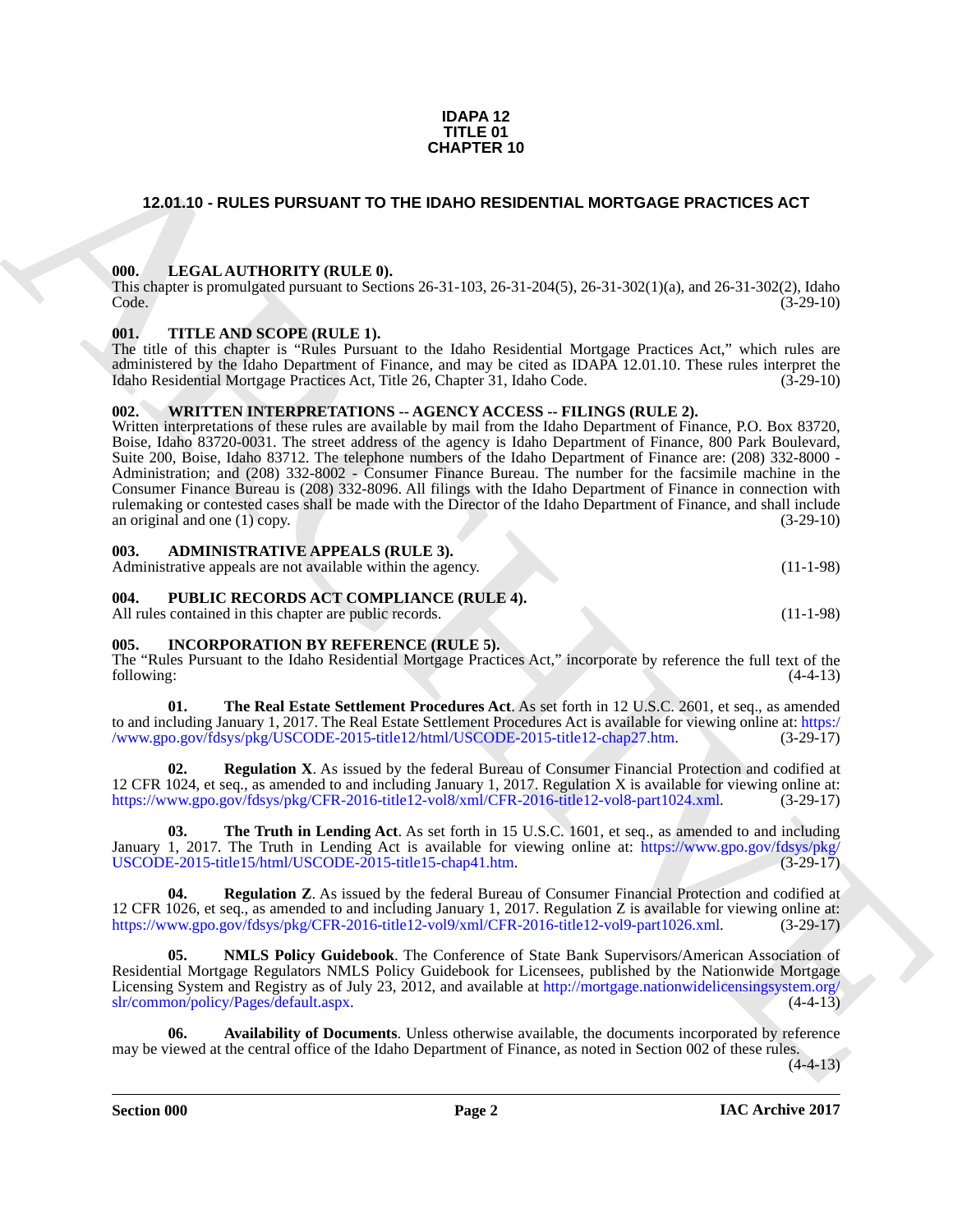### <span id="page-2-7"></span><span id="page-2-0"></span>**006. DEFINITIONS (RULE 6).**

As used in the Idaho Residential Mortgage Practices Act and these rules, the following definitions apply: (3-29-10)

<span id="page-2-9"></span><span id="page-2-8"></span>**01. Act**. Means the Idaho Residential Mortgage Practices Act, Title 26, Chapter 31, Idaho Code.

(3-30-06)

**02. Application**. In relation to a "residential mortgage loan" or "loan modification" as defined in the Act, an "application" means a request for a residential mortgage loan or loan modification and any form or document representing such request. The term "application" does not include the processing of such request. (3-29-10)

**03. Closing**. Means the process of executing legally binding documents regarding a lien on property that is subject to a residential mortgage loan and includes the day agreed upon by a borrower and a licensee or person required to be licensed under the Act to complete such process. (3-29-10)

<span id="page-2-11"></span><span id="page-2-10"></span><span id="page-2-6"></span><span id="page-2-5"></span>**04. Director**. Means the director of the Idaho Department of Finance. (3-30-06)

### <span id="page-2-1"></span>**007. -- 039. (RESERVED)**

### <span id="page-2-2"></span>**040. DECEPTIVE ADVERTISING (RULE 40).**

**01. Advertising**. Advertising means making or permitting to be made any oral, written, graphic or pictorial statements, in any manner, in the course of the solicitation of business authorized under the Act. Deceptive advertising is defined to include the following practices by a licensee, or a person required to be licensed under the Act: (3-29-10)

**a.** Making a representation or statement of fact in an advertisement if the representation or statement is false or misleading, or if the licensee or person required to be licensed under the Act does not have sufficient information upon which a reasonable belief in the truth of the representation or statement could be based. (3-29-10)

**b.** Advertising without clearly and conspicuously disclosing the business name and unique identifier assigned by the Nationwide Mortgage Licensing System and Registry (NMLSR) to the licensee or person required to<br>(3-29-10) (3-29-10) be licensed under the Act.

Repartment of Finance<br>
Max a particular state and the state and the state and the state and the state and the state and the state and the state and the state and the state and the state of the state and the state of the s **c.** Engaging in bait and switch advertising or misrepresenting, directly or indirectly, the terms, conditions or charges incident to services authorized under the Act. Bait and switch advertising, for the purposes of these rules, means advertising services without the intent to provide them but, rather, to lure a person into making an application for services and then switch the person from obtaining the advertised services to other or different services on a basis more advantageous to the licensee or person required to be licensed under the Act. (3-29-10)

**d.** Using an address in advertising at which the licensee or person required to be licensed under the Act conducts no mortgage brokering, mortgage lending, or mortgage loan origination activities or for which the licensee or person required to be licensed does not hold a license. (3-29-10)

**e.** Advertising or soliciting in a manner that has the effect of misleading a person to believe that the advertisement or solicitation is from a person's current mortgage holder, a government agency, or that an offer is a limited opportunity, when such is not the case. (3-29-10)

### <span id="page-2-3"></span>**041. -- 049. (RESERVED)**

### <span id="page-2-12"></span><span id="page-2-4"></span>**050. WRITTEN DISCLOSURES (RULE 50).**

<span id="page-2-13"></span>**01. Receipt of an Application**. Upon receipt of an application as defined in Subsection 006.02 of these rules, and before receipt of any moneys from a borrower, a licensee or person required to be licensed under the Act shall make available to each borrower information, in a manner acceptable to the Director, about the services authorized under the Act that he may provide to a borrower. (3-25-16) authorized under the Act that he may provide to a borrower.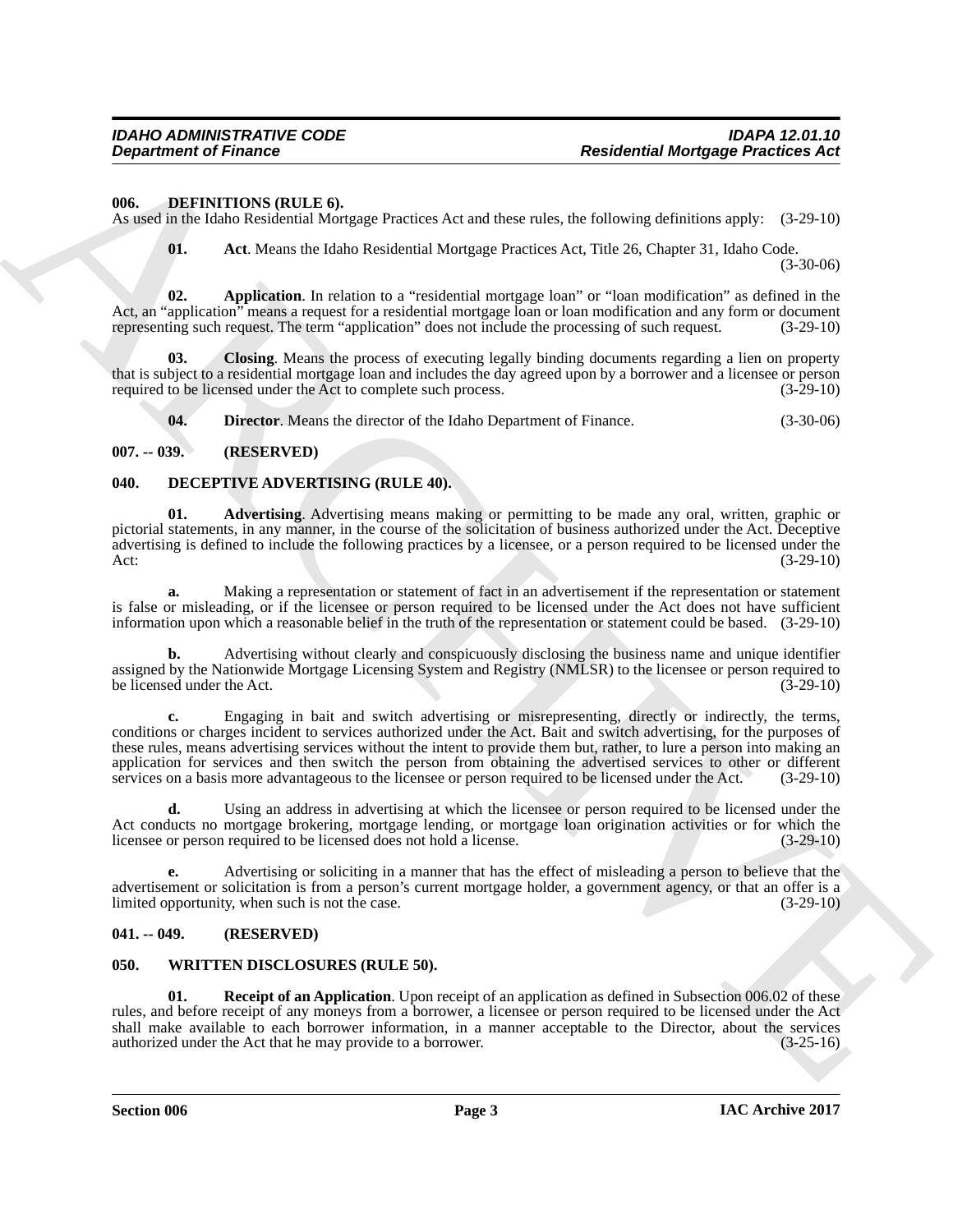**02. Information Provided After Receipt of an Application**. After receipt of a residential mortgage loan application, a licensee or person required to be licensed under the Act shall provide to the borrower the following disclosures specific to the residential mortgage loan application: (3-25-16)

<span id="page-3-10"></span><span id="page-3-3"></span>**a.** Disclosures in compliance with the requirements of the Truth-in-Lending Act and Regulation Z. (3-25-16)

**b.** Disclosures in compliance with the requirements of the Real Estate Settlement Procedures Act and on X. (3-25-16) Regulation X.

**03. Loan Modification Confirmation**. Within three (3) business days, including Saturdays, of receipt of a notice from a creditor or its agent of a loan modification offer, a licensee or person required to be licensed under the Act shall deliver or send by first-class mail to the borrower a written confirmation of the terms of the loan modification offer. Such confirmation shall include information regarding proposed rates, payments, and loan balance. (3-29-10)

### <span id="page-3-7"></span><span id="page-3-0"></span>**051. RESTRICTIONS ON FEES (RULE 51).**

If a licensee or person required to be licensed under the Act imposes fees authorized by Section 26-31-210 of the Act, the following restrictions apply, subject to the Director's authority to set limits on fees and charges pursuant to Section  $26-31-204(6)$  of the Act: (3-29-10)

<span id="page-3-8"></span>**01. Application Fee**. An application fee shall include only the actual costs incurred by a licensee or person required to be licensed under the Act in connection with the taking of an application and transcribing application information. (3-29-10) application information.

<span id="page-3-9"></span>**02. Cancellation Fee**. A cancellation fee may only be charged at the time of, or subsequent to, a request or instruction by a borrower to a licensee or person required to be licensed under the Act to cancel a request for services authorized under the Act. Such fee must bear a reasonable relationship to the actual costs incurred by the licensee or person required to be licensed under the Act for services provided to a borrower up to the borrower's request or instruction to cancel the request for services. A cancellation fee must comply with the requirements of Regulation Z, when applicable. (3-29-10)

### <span id="page-3-1"></span>**052. -- 059. (RESERVED)**

### <span id="page-3-4"></span><span id="page-3-2"></span>**060. PROHIBITED PRACTICES (RULE 60).**

<span id="page-3-6"></span>It shall be a prohibited practice for any licensee, or person required to be licensed under the Act, in connection with offering or providing services authorized under the Act, to: (3-29-10) offering or providing services authorized under the Act, to:

**Expansion of France C** and the specific state and the specific state of the specific state of the specific state of the specific state of the specific state of the specific state of the specific state of the specific sta **01. Make False or Misleading Statements**. Make any representation or statement of fact, or omit to state a material fact, if the representation, statement or omission is false or misleading or has the tendency or capacity to be misleading, or if the licensee or person required to be licensed under the Act does not have sufficient information upon which a reasonable belief in the truth of the representation or statement could be based. Such claims or omissions include, but are not limited to, the availability of funds, terms, conditions, changes incident to the mortgage transaction, prepayment penalties, the possibility of refinancing, and the likelihood of successfully obtaining specific mortgage loan modification terms. (3-29-10) obtaining specific mortgage loan modification terms.

**02. Fail to Disburse Funds Timely**. Fail to disburse funds in a timely manner, in accordance with any commitment or agreement with the borrower, either directly or through a mortgage broker: (3-29-10)

<span id="page-3-5"></span>**a.** Either immediately upon closing of the loan in the case of a purchase/sale transaction; or  $(11-1-98)$ 

**b.** Immediately upon expiration of the three (3) day rescission period in the case of a refinancing, or a junior mortgage on the existing residence of the borrower. (3-30-06) taking of a junior mortgage on the existing residence of the borrower.

**c.** For the purposes of this Subsection, the term "immediately" represents a period of time no greater enty-two (72) hours. (3-29-10) than seventy-two  $(72)$  hours.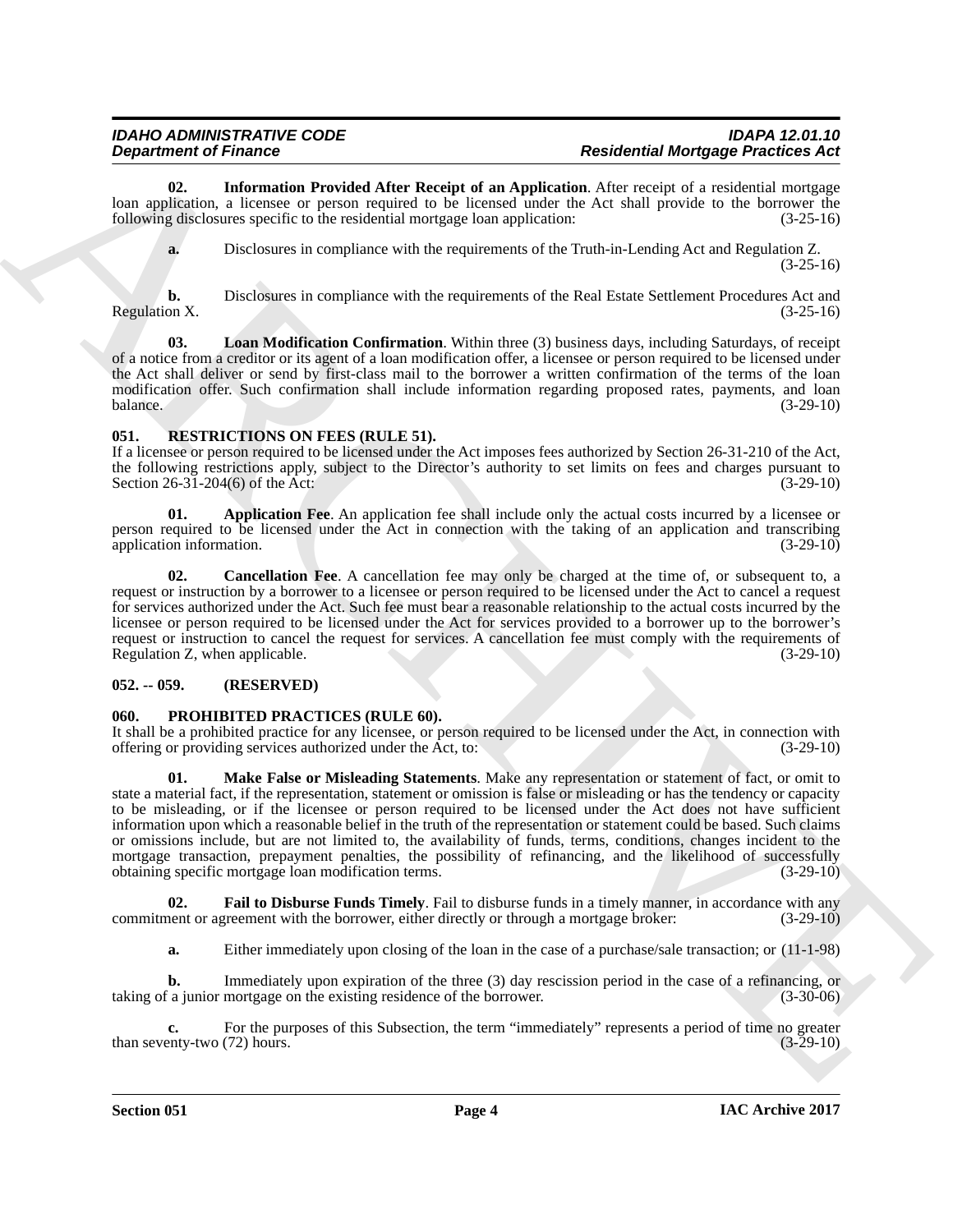### *IDAHO ADMINISTRATIVE CODE IDAPA 12.01.10 Department of Finance Residential Mortgage Practices Act*

<span id="page-4-11"></span>**03. Fail to Provide Reasonable Opportunity for Document Review**. Fail to give the borrower, upon the borrower's verbal or written request, a reasonable opportunity of at least twenty-four (24) hours prior to closing to review every document to be signed or acknowledged by the borrower for the purpose of obtaining a residential mortgage loan, and every document that is required pursuant to these rules, and other applicable laws, rules or regulations. (3-29-10)

<span id="page-4-13"></span>**04. Require Excessive Insurance**. Require a borrower to obtain or maintain fire insurance or other hazard insurance in an amount that exceeds the replacement value of the improvements to the real estate. (3-29-10)

<span id="page-4-10"></span>**05. Engage in Deceptive Advertising**. Engage in any deceptive advertising as set forth in Section 040 of these rules.  $(3-29-10)$ 

<span id="page-4-12"></span>**06. Provide or Offer Services Without a License or Approval.** Provide or offer to provide any services, for compensation or gain, or in the expectation of compensation or gain, incident to services authorized under the Act, such as investment advising, real estate brokerage services, tax or legal advice, unless the person offering such services has first obtained a license or the approval required by the appropriate licensing authority to engage in the offering of such services. (3-29-10) engage in the offering of such services.

### <span id="page-4-0"></span>**061. -- 089. (RESERVED)**

### <span id="page-4-5"></span><span id="page-4-1"></span>**090. BORROWERS UNABLE TO OBTAIN LOANS (RULE 90).**

If, for any reason, a licensee or person required to be licensed under the Act fails to obtain a residential mortgage loan for a borrower that is satisfactory to the borrower, and the borrower has paid for an appraisal, the licensee or person required to be licensed under the Act shall provide a copy of the appraisal to the borrower and transmit and assign original appraisal reports, along with any other documents provided by the borrower, to any other person to whom the borrower directs that the documents be transmitted. The licensee or person required to be licensed under the Act shall provide such copies or transmit such documents within three (3) business days after the borrower makes the request<br>(3-29-10) (3-29-10) in writing. (3-29-10)

### <span id="page-4-2"></span>**091. -- 099. (RESERVED)**

### <span id="page-4-6"></span><span id="page-4-3"></span>**100. IDAHO LEGISLATURE'S DETERMINATION AND THE DIRECTOR'S AUTHORITY (RULE 100).**

In Section 26-31-103(1) of the Act, the Idaho Legislature determined that a uniform multistate administration of an automated license system for mortgage brokers, mortgage lenders and mortgage loan originators is consistent with both the public interest and the purposes of the Idaho Residential Mortgage Practices Act. In Section 26-31-103(2)(b) of the Act, the Idaho Legislature authorized the Director of the Idaho Department of Finance to establish by rule such new requirements as are necessary for the state of Idaho to participate in a uniform multistate automated licensing system upon the Director's finding that such new requirements are consistent with both the public interest and the purposes of the Act. The Director finds that the requirements set forth in Sections 100 and 101 of these rules are consistent with the public interest and the purposes of the Act, and therefore promulgates such rules pursuant to Section 26-31-103(2)(b) of the Act. (3-29-10)

### <span id="page-4-9"></span><span id="page-4-7"></span><span id="page-4-4"></span>**101. NATIONWIDE MORTGAGE LICENSING SYSTEM AND REGISTRY (RULE 101).**

**Department of France Constraints of the mass of the stationary of the stationary of the constraints of the mass of the constraints of the constraints of the constraints of the constraints of the constraints of the constr 01. The Nationwide Mortgage Licensing System and Registry (NMLSR)**. The NMLSR is an Internet-based filing depository operated by the State Regulatory Registry, LLC (SRR), a wholly-owned operating subsidiary of the Conference of State Bank Supervisors (CSBS). The NMLSR is designed to accept license applications and license renewal applications electronically from mortgage brokers, mortgage lenders, and mortgage loan originators; collect associated statutory filing fees on behalf of participating jurisdictions, as well as the expenses associated with an applicant's or licensee's participation in the NMLSR; and provide the public with Internet-based access to information concerning mortgage brokers, mortgage lenders, and mortgage loan originators. The NMLSR began accepting electronic filings of applications from mortgage brokers, mortgage lenders, and mortgage loan originators from Idaho on January 1, 2008. (3-29-10)

<span id="page-4-8"></span>Licensing Through the NMLSR. All mortgage brokers, mortgage lenders, and mortgage loan originators who seek to obtain or retain a license under the Act must do so through the NMLSR and must pay the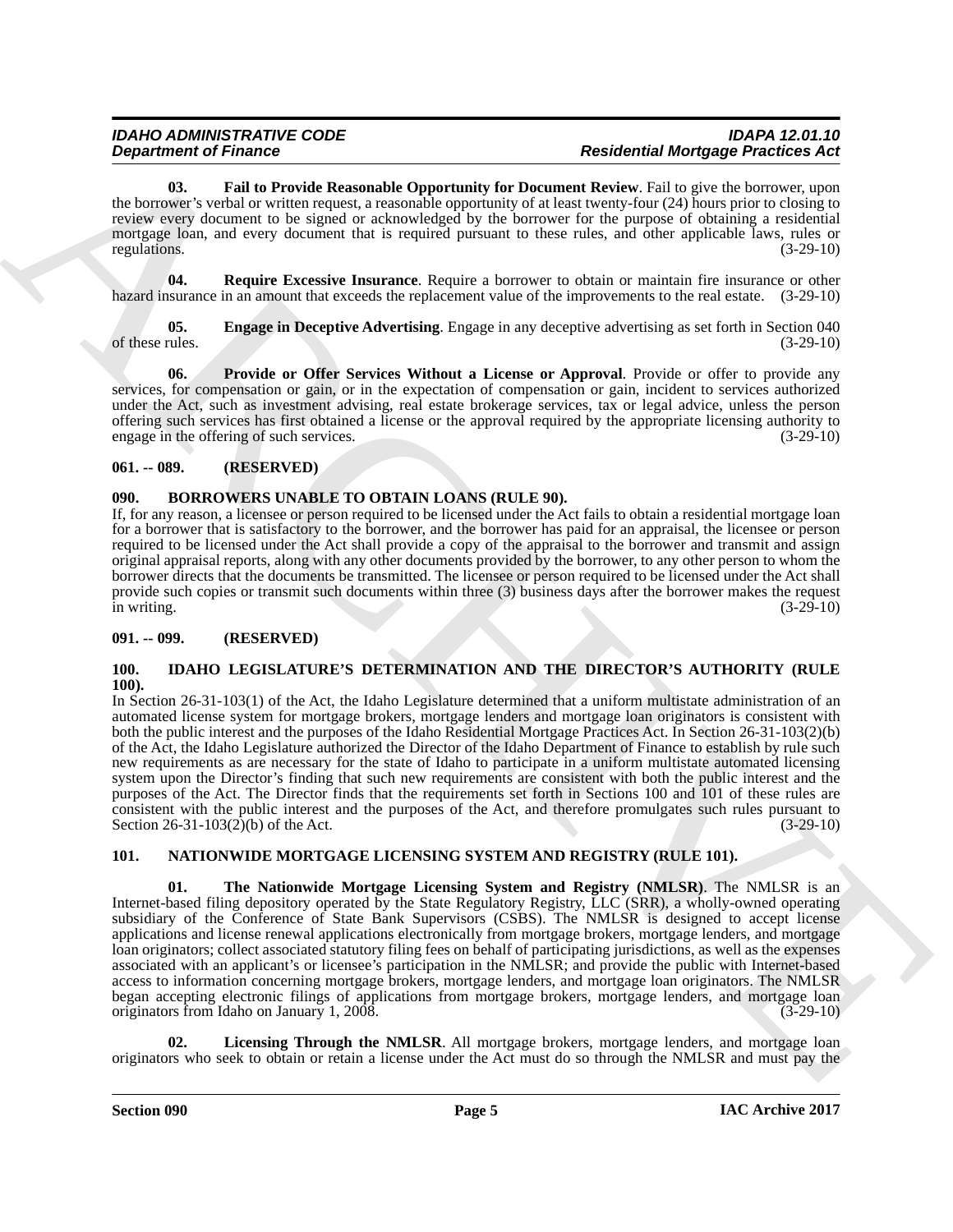<span id="page-5-1"></span>charge imposed and retained by the NMLSR to fund the costs of the NMLSR associated with an applicant's or licensee's participation in the system. (3-29-12) licensee's participation in the system.

Registered of Principal Control of the NMAR wheat to each of the NMAR wheat the second of the NMAR wheat the second of the NMAR wheat the NMAR wheat the Second of the NMAR wheat the Second of the NMAR wheat the Second of t **03. Statutory Fees**. The NMLSR shall collect any statutory fees on behalf of the Idaho Department of Finance that are required to be paid to the Idaho Department of Finance by license applicants and licensees pursuant to the Idaho Residential Mortgage Practices Act. The NMLSR is required to forward to the Idaho Department of Finance all statutory fees it collects on behalf of the Idaho Department of Finance, pursuant to the terms of a written agreement between the Idaho Department of Finance and the SRR. (3-29-10) agreement between the Idaho Department of Finance and the SRR.

<span id="page-5-0"></span>**102. -- 999. (RESERVED)**